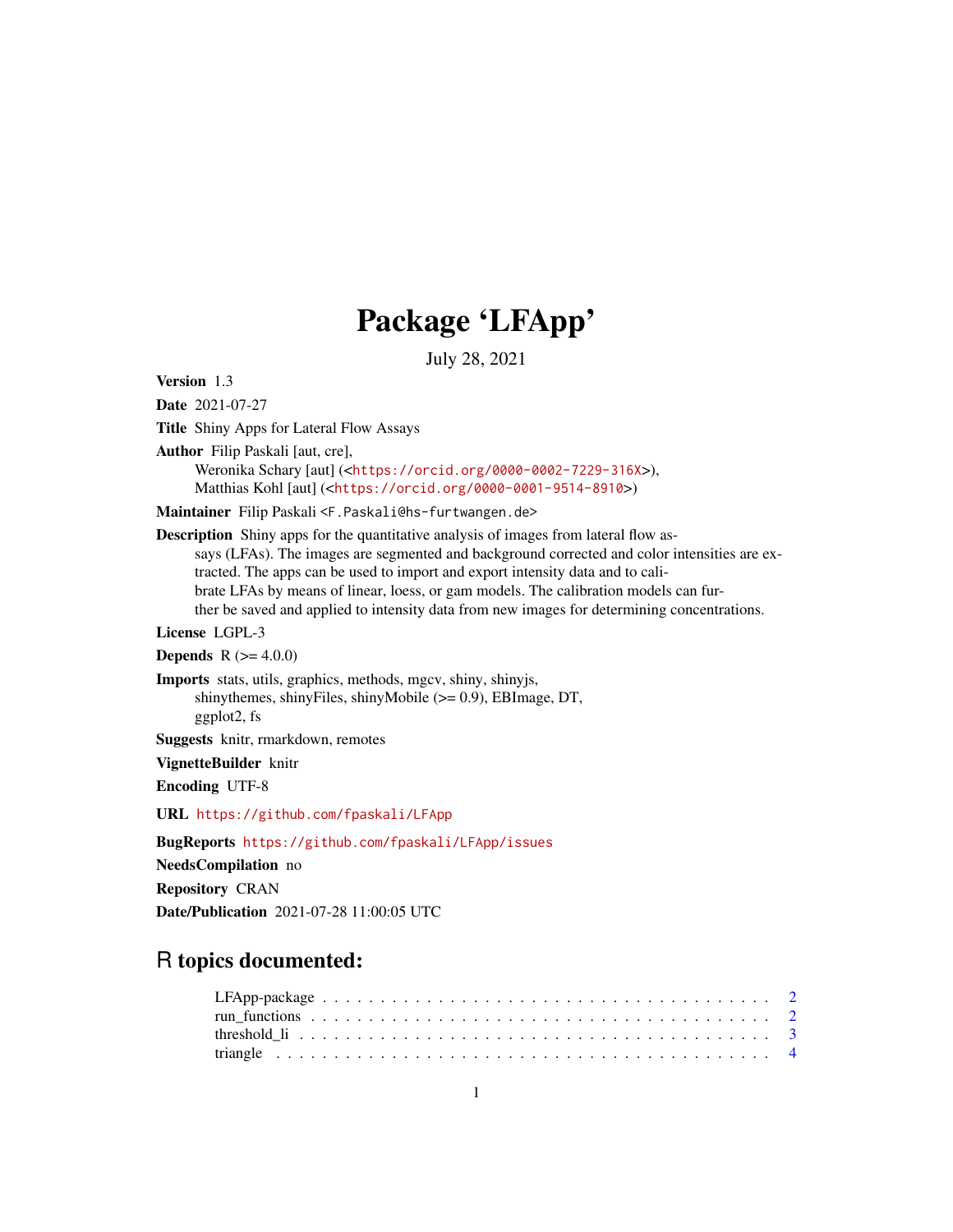#### <span id="page-1-0"></span>**Index** [6](#page-5-0) **6**

#### Description

Shiny apps for the quantitative analysis of images from lateral flow assays (LFAs). The images are segemented and background corrected and color intensities are extracted. The apps can be used to import and export intensity data and to calibrate LFAs by means of linear, loess, or gam models. The calibration models can further be saved and applied to intensity data from new images for determining concentrations.

#### Details

| Package:    | LFApp                                                                                                             |
|-------------|-------------------------------------------------------------------------------------------------------------------|
| Type:       | Package                                                                                                           |
| Version:    | 1.3                                                                                                               |
| Date:       | 2021-07-27                                                                                                        |
| Depends:    | $R$ ( $> = 4.0.0$ )                                                                                               |
| Imports:    | stats, utils, graphics, methods, mgcv, shiny, shinyjs, shinythemes, shinyFiles, shinyMobile $(>= 0.9)$ , EBImage, |
| Suggests:   | knitr, rmarkdown, remotes                                                                                         |
| License:    | LGPL-3                                                                                                            |
| URL:        | https://github.com/fpaskali/LFApp                                                                                 |
| BugReports: | https://github.com/fpaskali/LFApp/issues                                                                          |
|             |                                                                                                                   |

library(LFApp)

#### Author(s)

Filip Paskali, Weronika Schary, Matthias Kohl

Maintainer: Filip Paskali <F.Paskali@hs-furtwangen.de>

run\_functions *Run Analysis Shiny Apps*

#### Description

Function start the Analysis Shiny App.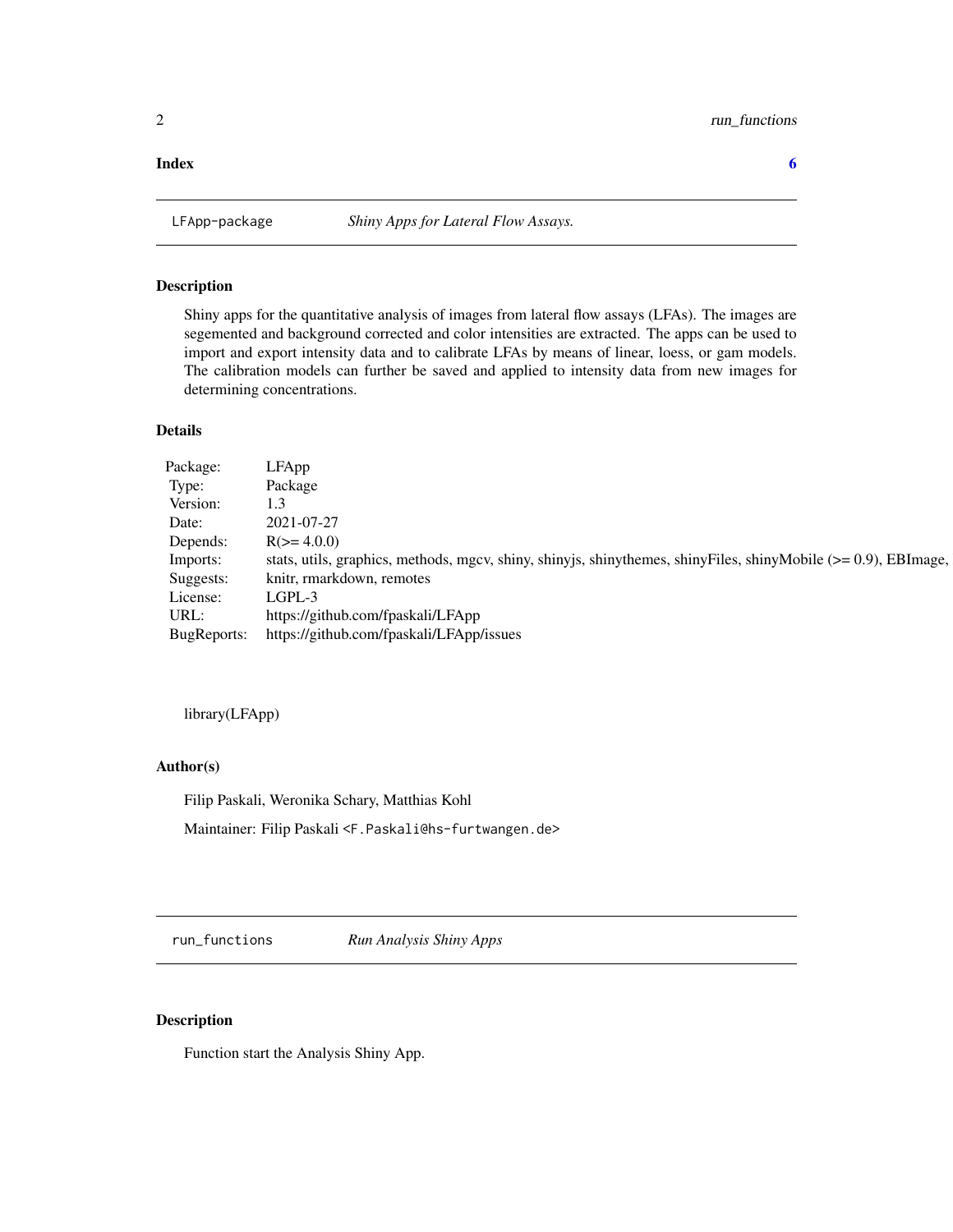#### <span id="page-2-0"></span>threshold\_li 3

#### Usage

```
run_analysis()
run_cal()
run_core()
run_quan()
run_mobile_analysis()
run_mobile_cal()
run_mobile_core()
run_mobile_quan()
```
#### Details

The functions start the various shiny apps included in the package.

#### Value

An object that represents the app. Printing the object will run the app.

#### Author(s)

Filip Paskali <F.Paskali@hs-furtwangen.de>, Weronika Schary <W.Schary@hs-furtwangen.de>, Matthias Kohl <Matthias.Kohl@stamats.de>

#### Examples

```
if(interactive()){
 ## start full analysis app
 run_analysis()
 ## start mobile version of full analysis app
 run_mobile_analysis()
}
```
threshold\_li *Li Thresholding Algorithm*

#### Description

The function computes a background theshold of an image by using Li's iterative minimum cross entropy method.

#### Usage

```
threshold_li(image, tolerance = NULL, initial_guess = NULL, iter_callback = NULL)
```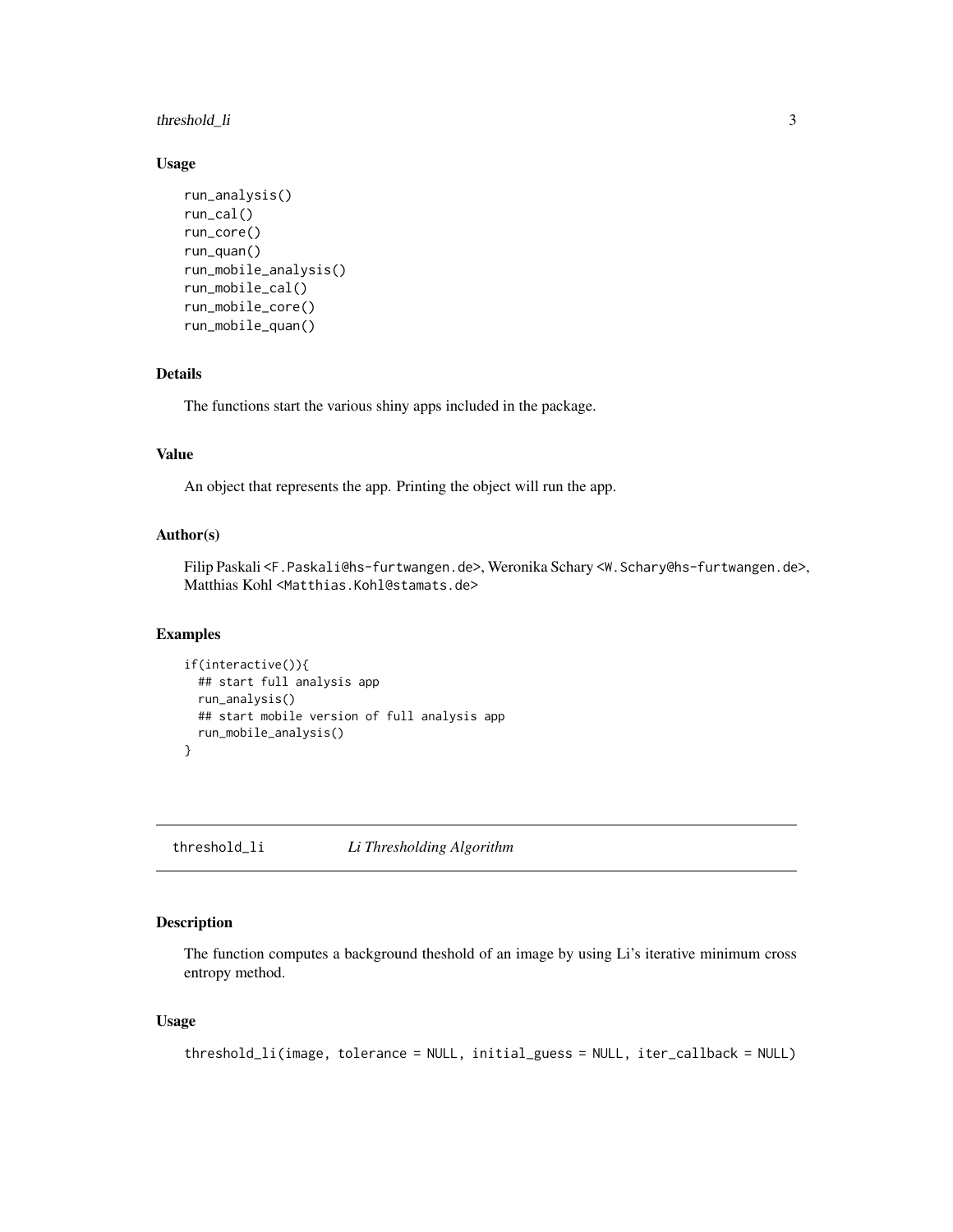4 triangle

#### **Arguments**

| image         | object of class Image from package EBImage.                              |
|---------------|--------------------------------------------------------------------------|
| tolerance     | optional tolerance threshold.                                            |
| initial_guess | optional initial value for the minimization.                             |
|               | iter_callback optional function applied to the minimizization criterion. |

#### Details

For more details about the method see Li and Lee (1993) as well as Li and Tam (1998).

#### Value

numeric vector with the computed threshold.

#### Author(s)

Filip Paskali <F.Paskali@hs-furtwangen.de>

#### References

C.H. Li and C.K. Lee (1993). Minimum cross entropy thresholding. *Pattern Recognition* 26 (4): 617-25. https://doi.org/10.1016/0031-3203(93)90115-D.

C.H. Li and P.K.S. Tam (1998). An iterative algorithm for minimum cross entropy thresholding. *Pattern Recognition Letters* 19 (8): 771-76. https://doi.org/10.1016/S0167-8655(98)00057-9.

#### Examples

```
library(EBImage)
x <- readImage(system.file("images", "sample.TIF", package="LFApp"))
threshold_li(x)
```
triangle *Triangle Thresholding Algorithm*

#### Description

The function computes a background theshold of an image using the triangle algorithm.

#### Usage

triangle(image, offset =  $0.2$ , breaks = 256)

#### **Arguments**

| image  | object of class Image from package EBI mage.                |
|--------|-------------------------------------------------------------|
| offset | numeric, additional offset added to the computed threshold. |
| breaks | integer, number of breaks used in the histogram.            |

<span id="page-3-0"></span>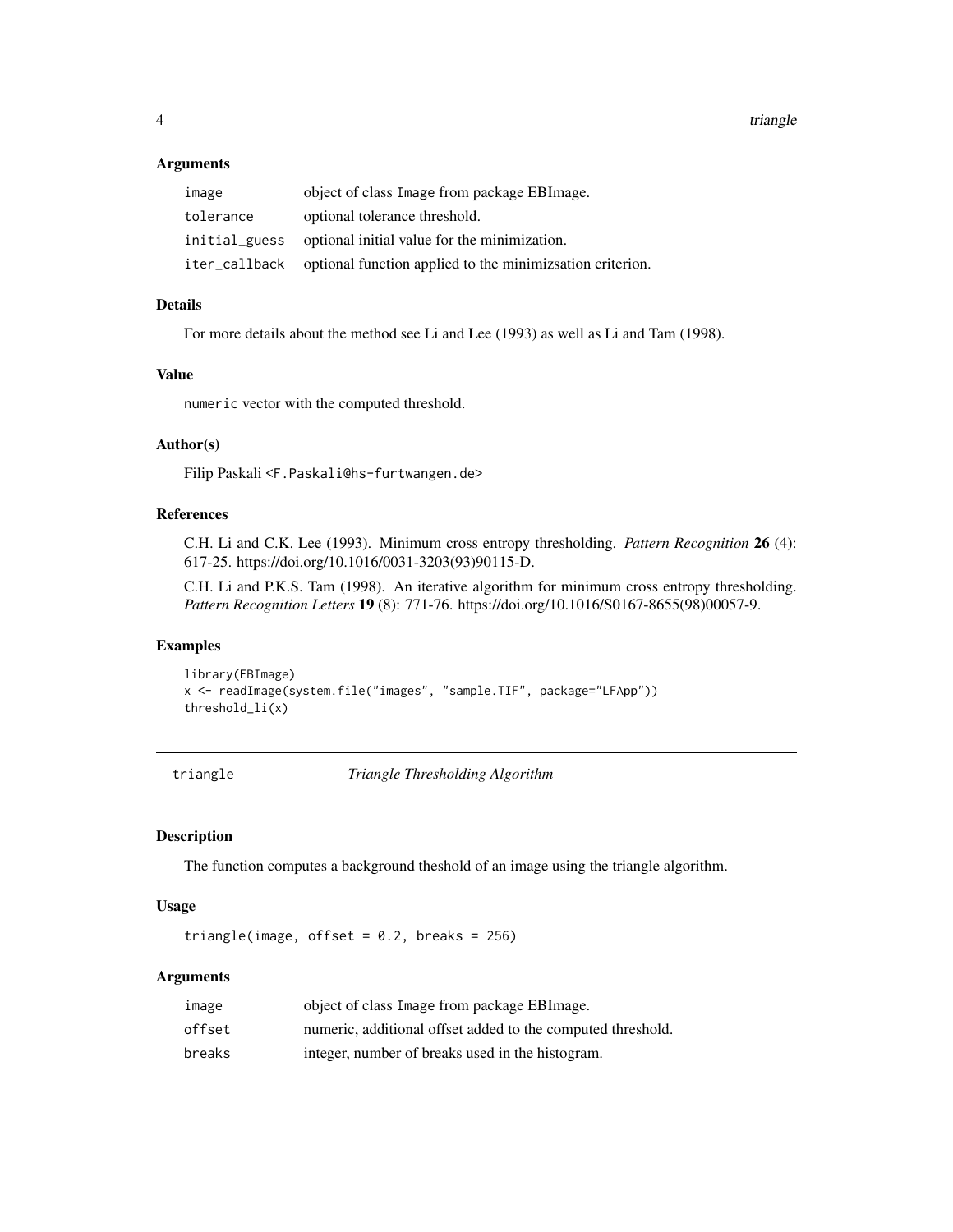#### triangle 5

#### Details

The Triangle method is based on the histogram of the intensities. Based on the range of intensities and the maximum peak a threshold is determined. The method was proposed in Zack et al. (1977).

#### Value

numeric vector with the computed threshold.

#### Author(s)

Matthias Kohl <Matthias.Kohl@stamats.de>

#### References

G.W. Zack, W. E. Rogers, and S. A. Latt (1977). Automatic measurement of sister chromatid exchange frequency. *The journal of histochemistry and cytochemistry: official journal of the Histochemistry Society* 25 (7): 741-53. https://doi.org/10.1177/25.7.70454.

#### Examples

```
library(EBImage)
x <- readImage(system.file("images", "sample.TIF", package="LFApp"))
triangle(x)
```